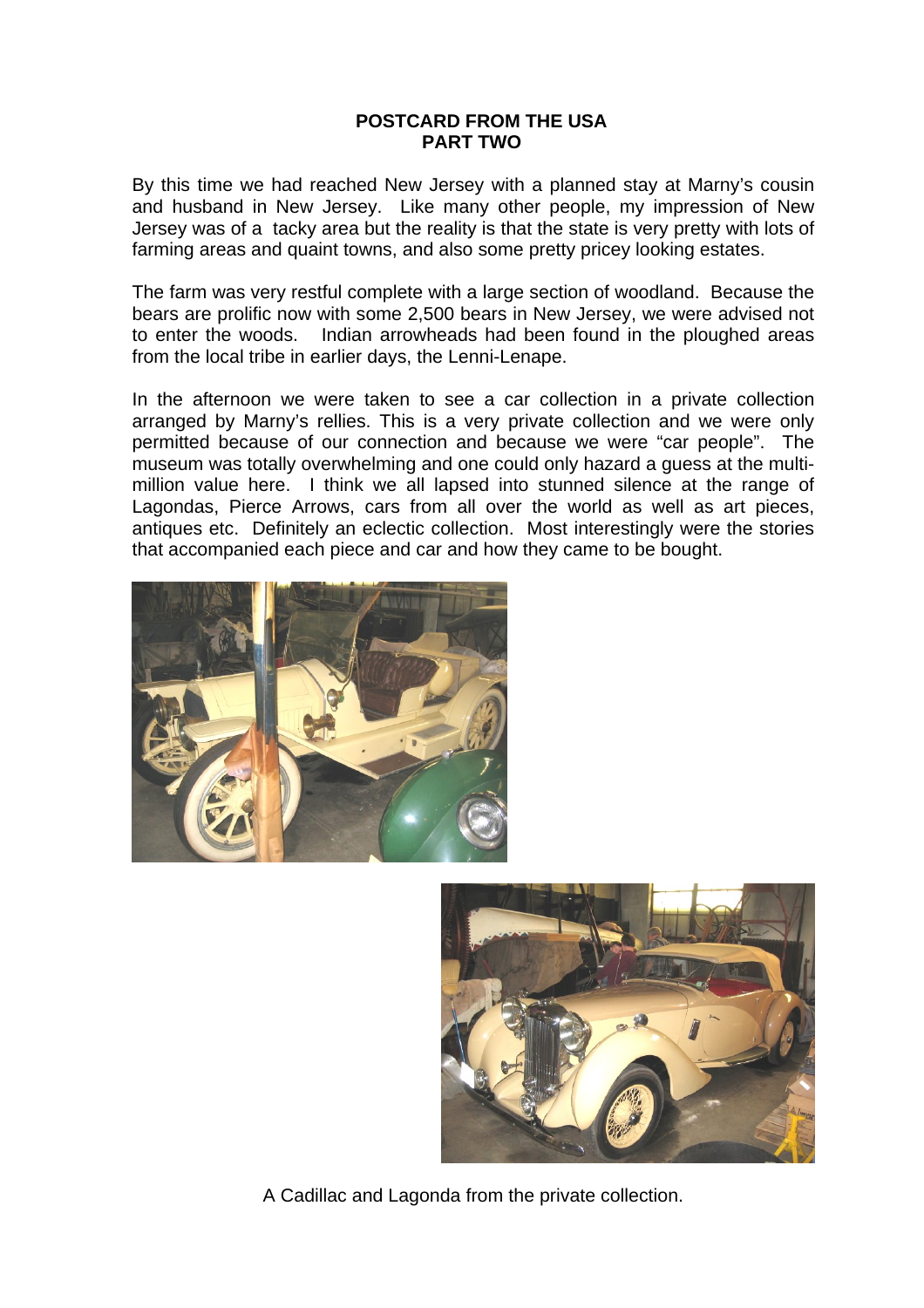That evening we were taken to a large, round hamburger joint of 1950s style decor reminiscent of "American Graffiti" or "Happy Days" . About once a month the local car clubs rock up with their 50s, 60s and 70s cars. Luckily the night we were there all these amazing cars were lined up in a circle around the joint. This was a step back into the past and was great fun.



"Happy Days" cruiser – this gave Tony some ideas for his new paint job!

From New Jersey we had to head back into New York near La Guardia Airport and rebook the car for another month. Once we hit the traffic we had the usual misinterpretation of navigation but headed over the Throgs Neck Bridge, paying about \$10 in tolls altogether. After backtracking and fluffing around in this area due to the dopey map we had, we eventually found a motel in Jamaica, Queens. Obviously the name Jamaica comes from the colour of the people in this area. After a bite to eat at a nearby Sicilian cafe, we watched "Law & Order" on the telly and where were the detectives going? - Jamaica, Queens!

We were at the National Car Rental by 8 a.m. the next day and luckily we got to keep our Le Sabre - this was a bonus as the idea of having to unpack the boot didn't bear contemplating. We headed back to Carlisle as this was the closest point to Hershey for accommodation.

Hershey was jumping and was very well organised, the Americans do things so well on this large a scale. After finding parking in a nearby paddock, we crossed the road and inspected the Car Corral to check on the cars for sale and auction.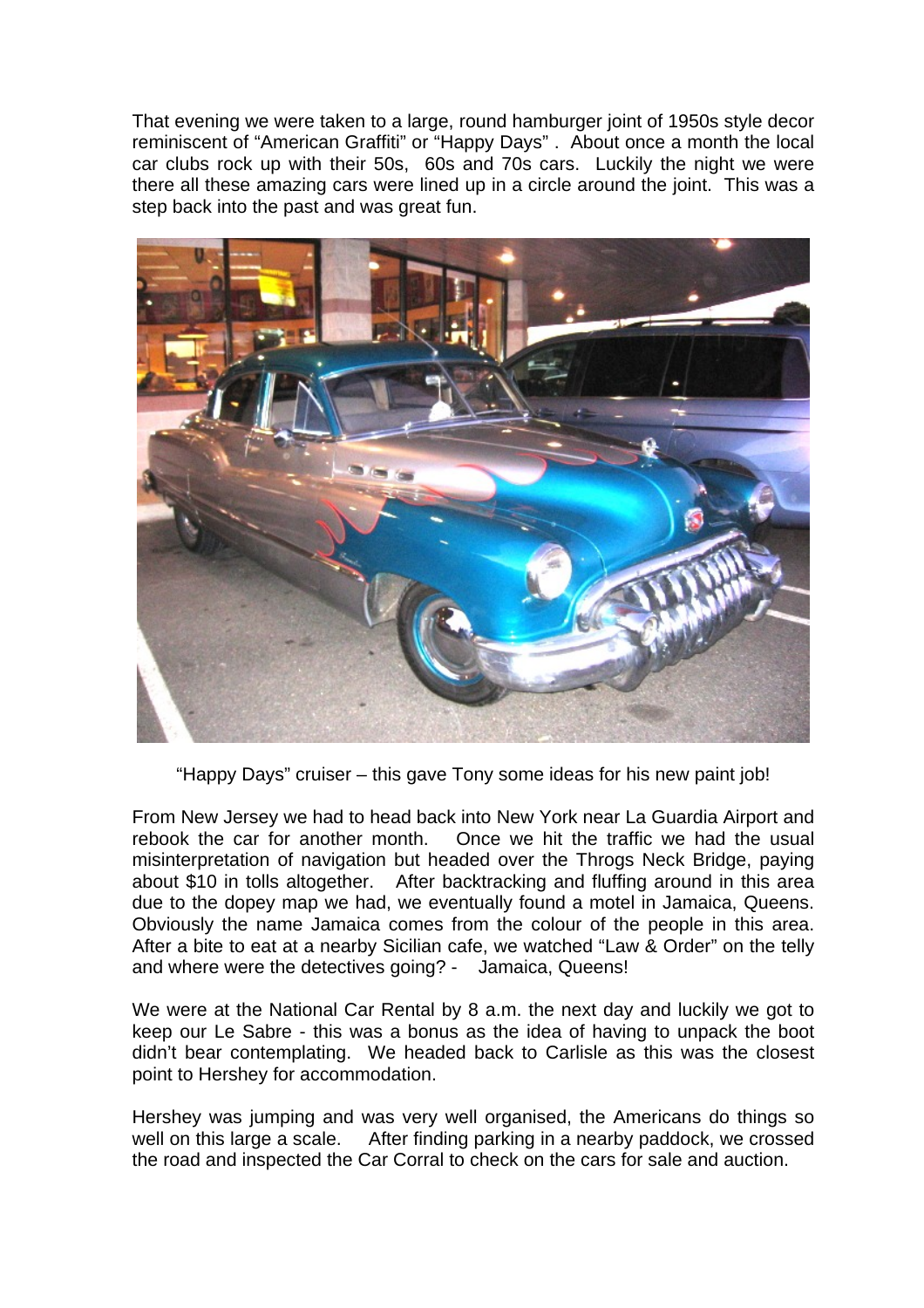Top of the wozza price being asked for a car was \$875,000 for a 1948 Tucker! Oh to have had a couple of these tucked away in a garage.

Some Buick prices were a 1940 Buick Super Convertible for \$43,500, a 1941 Century for \$29,500, a 1948 Roadmaster Custom Convertible (this was a one off custom with a disappearing roadster top) for \$89,500, and a 1957 Roadmaster Convertible for \$68,500,

The day had started off cloudy but at midday when the sun broke through it was quite warm. Great food was available all through the huge area of the grounds. Like Carlisle, the maps identifying vendors are excellent and it was very easy to find a certain row and then check on the numbers for a Buick dealer.

We had been very lucky with the weather at Hershey as the next day it pelted down and for a few days after that which would have made some areas into quagmires where it wasn't paved.

After Hershey, a visit to the Harley Davidson factory in Pennsylvania was great. From there we headed to the Red Lion Weaving Factory. Marny is a weaver and wanted to see the  $19<sup>th</sup>$  century looms still in use here. Because of the old looms still in use, the Red Lion was given the contract to weave all textiles, clothes etc used in the movie "Cold Mountain" (Nicole Kidman) to give the movie an authentic look (despite the fact that the movie was filmed in Rumania instead of Virginia). They had also woven the carpet for the house where the Civil War surrender took place at Appomattox.

By this time we were in the Amish country and the roads were dotted with their horses and buggies. Their furniture shops were worth a visit with well made timber furniture at a very reasonable price. Quilts were everywhere and little shops selling pottery, home wares etc.

Philadelphia was the next stop with heavy rain and a bit "Pearl Harbour" - a nasty nip in the air. However we had our ponchos from Carlisle so sloshed around happily for the day visiting Independence Hall and the Liberty Bell which is smaller than we had imagined - only about a metre high. We saw some excellent movies and great talks from the tour guides. I hadn't been aware that Philadelphia was the original capital city of the US.

We were heading south now and crossed the Chesapeake Bay Bridge which is about 30 kilometres in length including two tunnels where the shipping goes overhead. This sort of engineering is incredible.

We were now driving through the Civil War Battlefields and visited Yorktown. Chancellorsville, The Wilderness, Harpers Ferry and Antietam. All battlefields have a museum, great displays and a movie to watch beforehand and maps and documents are available before you drive around the battlefield. One souvenir shop was called "Lee's Headquarters" and had a wonderful range of flags, books, old bullets, shrapnel, cannon balls etc. If the battlefield is on private land, people can arrange with the owners to trawl over the ground with a metal detector and take any metal object, however if the area is a gazetted war grave area, e.g. Gettysburg, then nothing is allowed to be disturbed or taken away.